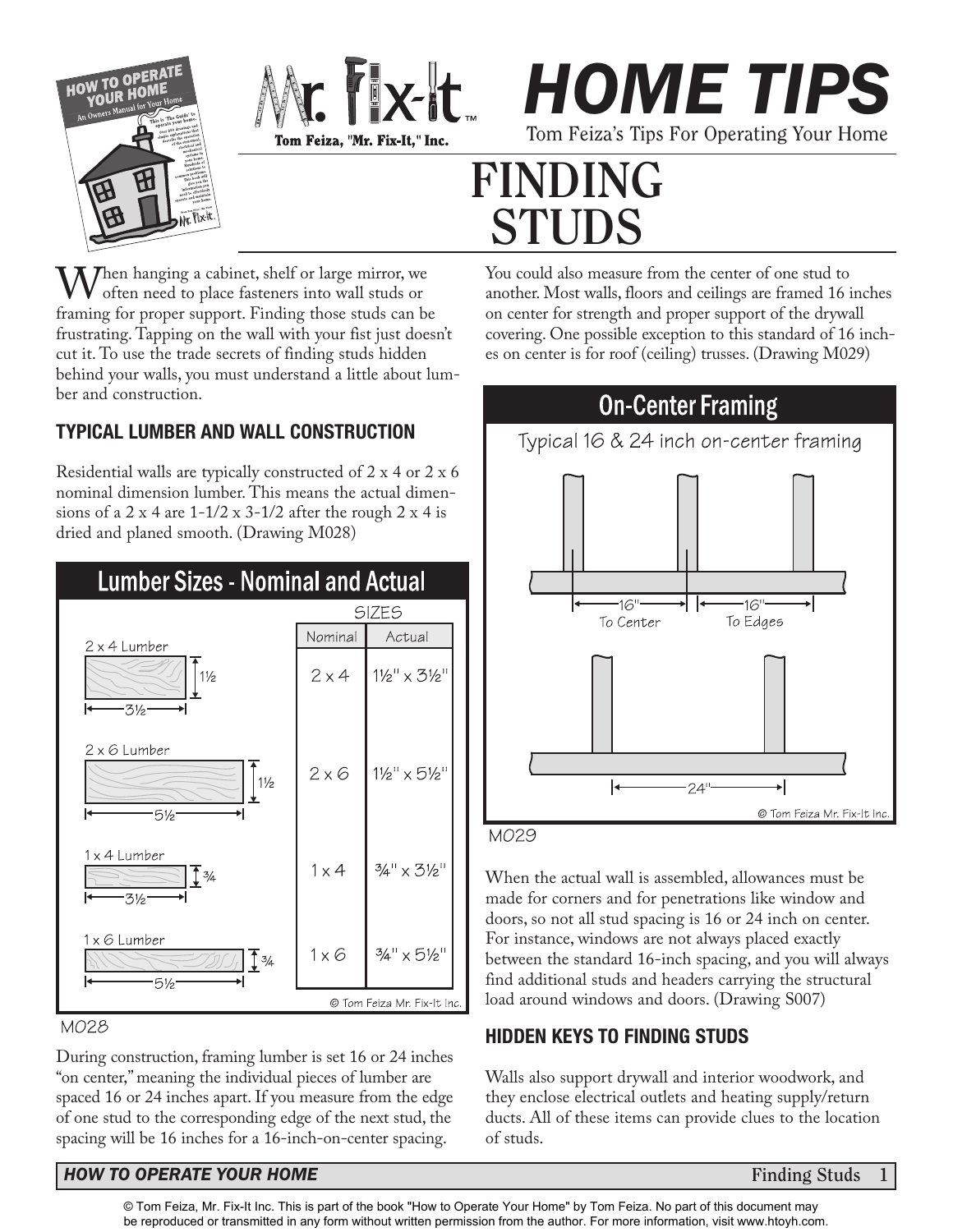



#### **CONSTRUCTION CLUES TO FIND STUDS**

You can start by looking carefully at the wooden baseboard trim. You will see nail holes or filled nail holes near the baseboard's top edge. This is where nails were used to fasten the baseboard trim to the studs. Baseboard nails can't be driven into the drywall, so they are always driven into studs.

Electrical outlets are revealing because they are fastened on the side of studs. By carefully removing the plastic outlet cover and looking around the edges of the electrical box, you can determine the location of a stud. The actual center will be located  $3/4$  inch from the edge of the box. (Drawing M026)

Heat return ducts for a forced air furnace may also be mounted in walls. These ducts are typically mounted between two studs and occupy a width of about 16 inches. You can peek into the grill or remove the grill to find the location of the studs on each side. (Drawing M026)

Drywall can also give you some clues. Since drywall edges are fastened over the studs, you can often see the shadows of a tape joint or drywall nail or screw. Use a bright light or flashlight to shine light across the surface at a very flat angle; the light may show the outline of a drywall joint or fastener located at a stud.

Finally, tapping on the wall with your fist or lightly with a hammer may reveal the edge of the studs. Where the studs are located, you may detect stiffer support or a dull "thump." While this method is hardly scientific, it can give you a general idea of a stud's location.

#### **FIND ONE, MEASURE OVER**

Once you have located a stud, measuring to the side in 16 inch increments will locate the edge or center of adjacent studs. Remember that the measurement is 16 inches on center and that spacing will be interrupted at windows and doors. (Drawing M029)

Most tape measures have special marks indicating the 16 inch-on-center spacing so you can easily measure over in 16-inch increments once you have a starting point.



#### M026

#### *HOW TO OPERATE YOUR HOME* **Finding Studs 2**

© Tom Feiza, Mr. Fix-It Inc. This is part of the book "How to Operate Your Home" by Tom Feiza. No part of this document may [be reproduced or transmitted in any form without written permission from the author. For more information, visit www.htoyh.com.](http://htoyh.com)